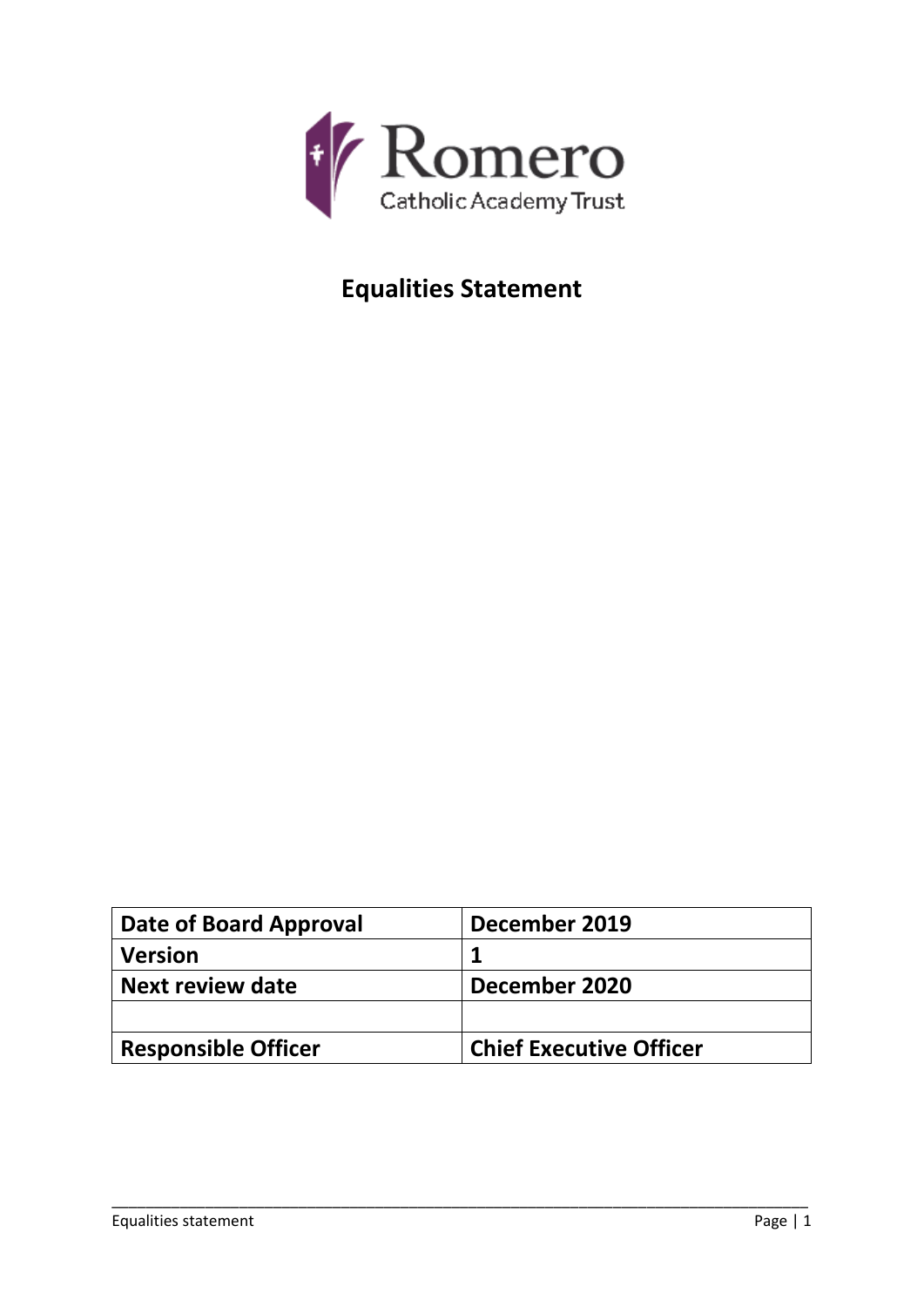## **1. Introduction**

- **1.1** The Equality Act 2010 replaced previous anti-discrimination laws with a single Act. It applies to all public sector organisations. The Act introduced a single Public Sector Equality Duty (PSED), also referred to as the "General Duty", which extends to protected characteristics – race, disability, sex, age, religion or belief, sexual orientation, pregnancy/maternity and gender reassignment. This combined duty came into effect in 2011.
- 1.2 In England and Wales, the Act applies to all academies and special academies. The Act makes it unlawful for the responsible body of an academy to discriminate against, harass or victimise a pupil or potential pupil:
	- in relation to admissions
	- in the way it provides education for pupils
	- in the way it provides pupils access to any benefit, facility or service, or
	- by excluding a pupil or subjecting them to any other detriment.
- 1.3 The Act deals with the way in which schools treat pupils and prospective pupils. The relationship between one pupil and another is not within its scope. All policies and procedures of the Romero Catholic Academy Trust and its individual schools will reflect this relationship.
- 1.4 This policy should be read in conjunction with the the "Memorandum of Understanding between the Catholic Church and the Department of Education" – April 2016. These documents give further information about the exemptions that can be applied to ensure the "preservation and development of the Catholic character" of the Trust and its schools.

#### **2. Scope**

2.1 This policy applies to all employees, directors and local governors of Romero Catholic Academy Trust, including casual, agency staff, self‐employed workers and volunteers of the Trust. It also applies to suppliers and those providing services under a contract to the Trust or a school.

#### **3. Definitions**

- 3.1 The term "employee" used throughout this policy, covers all of the following categories of personnel; employees, directors, governors, casual staff, agency staff, self-employed workers, volunteers, suppliers and those providing services under a contract to the Trust/School.
- 3.2 The term "local governing body" means the local governing body (LGB) or any other committee operating at a local level, i.e. an Interim Advisory Board.
- 3.3 The definitions of words relating to equality and disability are as defined by law and where appropriate, are included within the text.

#### **4. Aims**

4.1 This policy aims to set out the way in which the Trust and its schools will respond to comply with the Public Sector Equality Duty.

#### **5. Responsibilities**

- 5.1 Implementation of the duties under the Equality Act for individual schools is the responsibility of each Local Governing Body (LGB).
- 5.2 The Trust will have the responsibility for reviewing and agreeing this policy, ensuring its provisions are applicable to all Central Services employees and setting the overall Equality Objectives.
- 5.3 All directors, staff and governors within the Trust are responsible for the implementation of the equality and community cohesion duties.

- 5.4 Governors are responsible for:
	- ensuring that their school complies with the relevant equality legislation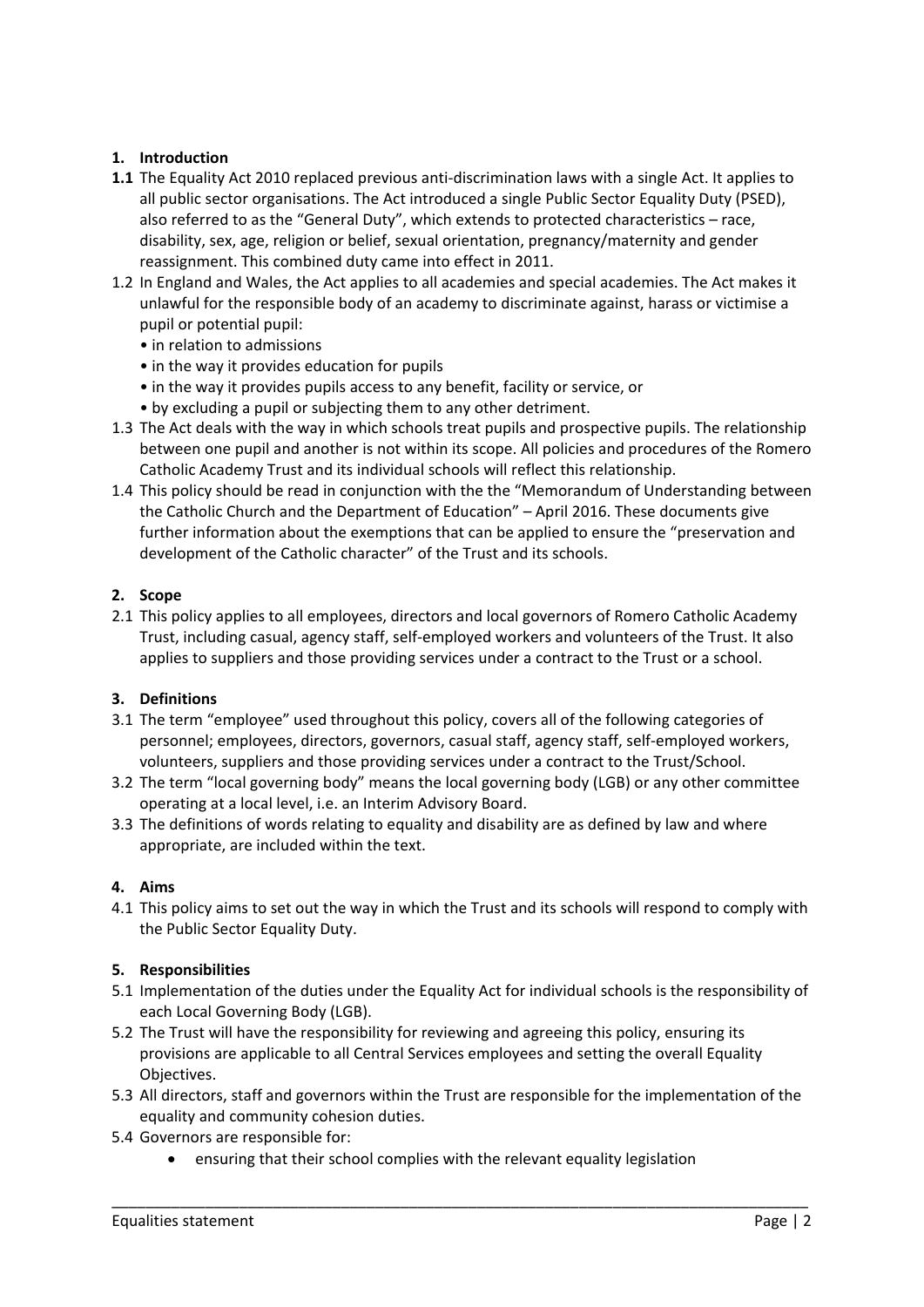- ensuring that procedures are followed and regularly reviewed.
- 5.5 The Headteachers and Leadership Teams are responsible for:
	- promoting equality throughout the school, including policies and actions
	- ensuring that staff, pupils, parents and carers, governors are aware of and follow equality procedures
	- producing regular information for staff and governors, highlighting and addressing any inequalities
	- taking action against any form of discrimination
	- ensuring that all staff know their responsibilities and receive training and support.
- 5.6 All Staff are responsible for:
	- being able to recognise and tackle bias and stereotyping or prejudice and to deal with any incidents
	- promoting equal opportunities and avoiding discrimination
	- keeping up to date with legislative and professional developments
	- taking up training and learning opportunities
	- notifying the Headteachers or Trust of actions outside this policy.
- 5.7 We will take steps to ensure that our contractors are adhering to our commitment to equality in their employment and service delivery and will make them aware of Trust/School expectations as regards adult/pupil relationships. Work will be carried out in school holidays or out of school hours wherever possible.
- 5.8 We will take steps to ensure that visitors to our schools, including parents, are adhering to our commitment to equality and will make them aware of Trust/School expectations and policies as regards adult/pupil relationships. We will challenge any discriminatory or inappropriate behaviour.
- 5.9 All employees will abide by the recommendations and rulings in this policy and actively work hard to ensure that diversity is celebrated and not discriminated against.

# **6. The General Duty**

- 6.1 The General duty has three aims. It requires public bodies to have a due regard to the need to:
	- eliminate unlawful discrimination, harassment and victimisation
	- advance equal opportunity
	- foster good relations.
- 6.2 At Romero Catholic Academy Trust, we commit to abide by the Equality Act 2010.
- 6.3 We accept our legal duty to ban unfair treatment and achieve equal opportunities in the classroom, the workplace and in wider society. Equality considerations are embedded in day‐to‐ day school practice to tackle discrimination and inequality. By placing an equality perspective in all our policies and practices, we recognise that we are not thinking about people as a homogenous group but as distinct groups and individuals with differing needs, characteristics and behaviours. Our legal duty applies to all aspects of the Trust/School community and our public sector interface. It relates equally to children and adults, and applies to all pupils, staff, visitors and contractors.
- 6.4 The Act defines types of discriminatory ("unlawful") behaviour and categories ("protected characteristics") to which the law applies and against which it offers protection. The provisions concerning protected characteristics and unlawful behaviour also apply to the Trust as an employer.

#### **7. Protected Characteristics**

7.1 The term "protected characteristics" refers to the categories to which the law applies. Under the Act, it is unlawful for the Trust/School to discriminate on the grounds of:

- age
- disability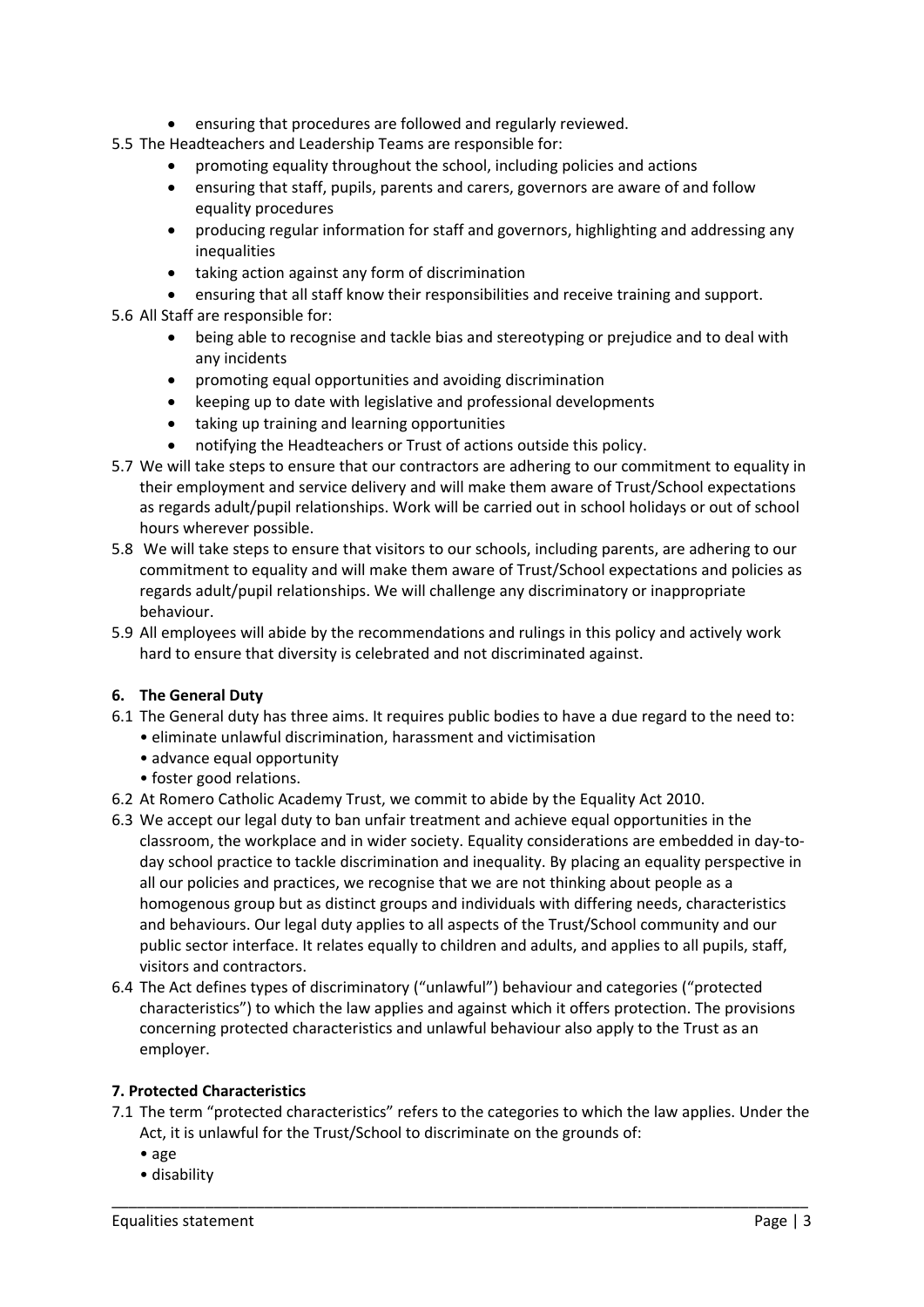- gender reassignment
- marriage and civil partnership
- pregnancy and maternity
- race
- religion or belief
- sex
- sexual orientation or
- to fail to make reasonable adjustment to accommodate disability.
- 7.2 A person's age is a protected characteristic in relation to employment and extends to goods and services, but does not apply to pupils. The School remains free to admit and organise children in age groups and to treat pupils in ways appropriate to their age and stage of development.
- 7.3 The extended scope of the Act makes it also unlawful to discriminate on these grounds against another person with whom a pupil or member of staff is associated ("by association") or because of a characteristic which it is thought a person has, even if this is mistaken ("by perception").

#### **8. Discriminatory Behaviour**

- 8.1 Unlawful behaviour is defined as:
	- direct discrimination,
	- indirect discrimination,
	- harassment, and victimisation.
- 8.2 Direct discrimination occurs when one person treats another less favourably, because of a protected characteristic, than they treat or would treat other people.
- 8.3 Indirect discrimination occurs when a "provision criterion or practice" is applied generally but has the effect of putting people with a particular characteristic at a disadvantage when compared to people without that characteristic.
- 8.4 Harassment has a specific legal definition in the Act. It is "unwanted conduct, related to a relevant protected characteristic, which has the purpose or effect of violating a person's dignity or creating an intimidating, hostile, degrading, humiliating or offensive environment for that person". This covers unpleasant and bullying behaviour but potentially also extends to actions which, whether intentionally or unintentionally, cause offence to a person because of a protected characteristic.
- 8.5 Where schools are concerned, the offence of harassment as defined in this way in the Act applies only to harassment because of disability, race, sex or pregnancy and maternity, and not to religion or belief, sexual orientation or gender reassignment. It is very important to recognise that this does not mean that schools are free to bully or harass pupils on these grounds – to do so would still be unlawful as well as unacceptable. Any case against a school would be on grounds of direct discrimination rather than harassment.
- 8.6 Victimisation occurs when a person is treated less favourably than they otherwise would have been because of something they have done ("a protected act") in connection with the Act. Even if what was said or done was incorrect or misconceived, for example based on a misunderstanding of the situation or of what the law provides, protection against retaliation is given unless the action was in bad faith. The reason for this is to ensure that people are not afraid to raise genuine concerns about discrimination because of fear of retaliation.
- 8.7 As well as it being unlawful to victimise a person who does a protected act, a child must not be victimised because of something done by a person with whom the child is associated, whether or not that person was acting in good faith.

\_\_\_\_\_\_\_\_\_\_\_\_\_\_\_\_\_\_\_\_\_\_\_\_\_\_\_\_\_\_\_\_\_\_\_\_\_\_\_\_\_\_\_\_\_\_\_\_\_\_\_\_\_\_\_\_\_\_\_\_\_\_\_\_\_\_\_\_\_\_\_\_\_\_\_\_\_\_\_\_\_\_

8.8 If a pupil has done a protected act, then the child's own good faith will be relevant.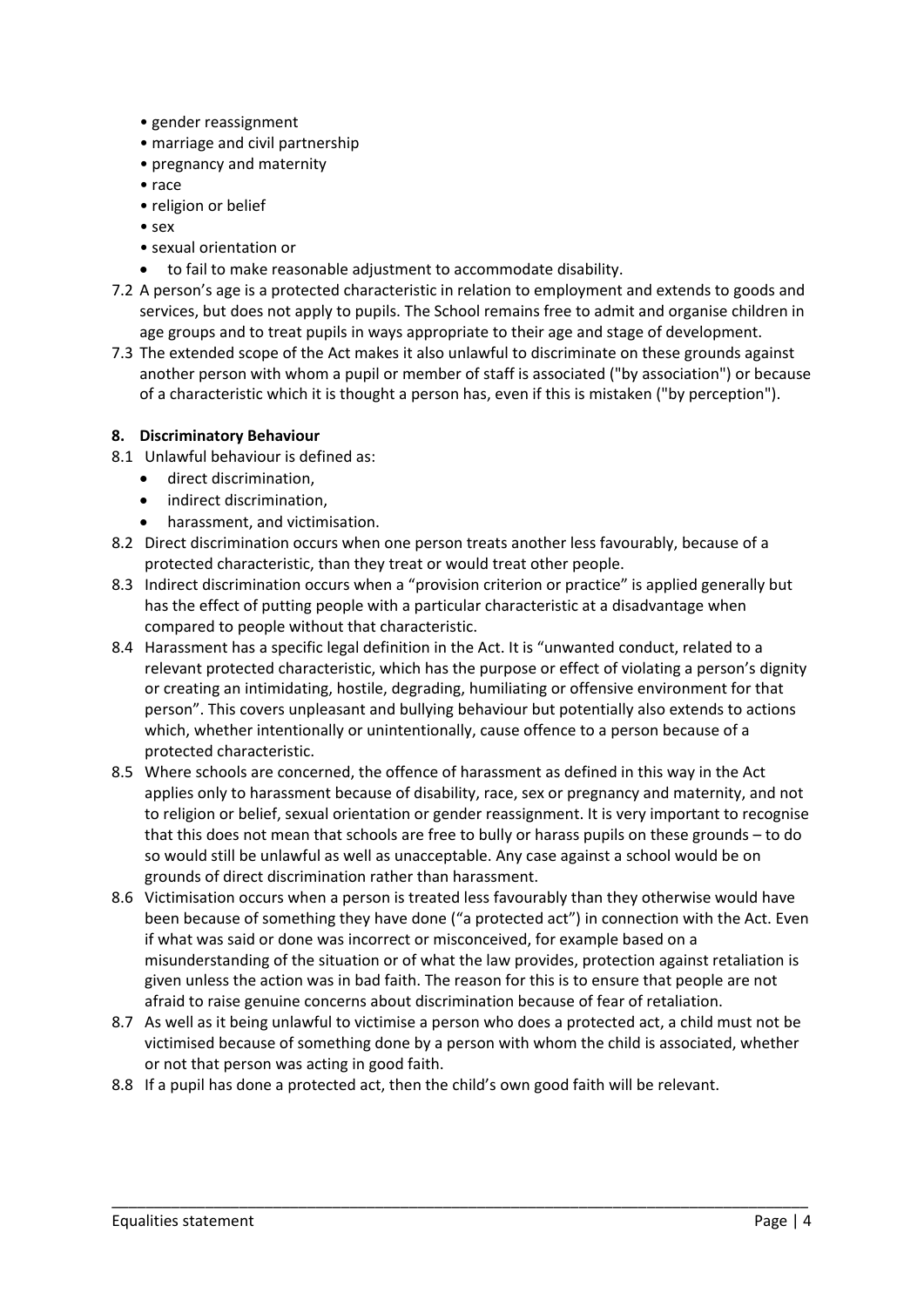#### **9. General Exceptions Relevant exceptions which apply to the schools:**

#### *9.1 Curriculum*

The content of the school curriculum has never been subject to discrimination law, and the Act now states explicitly that it is excluded. However, the way in which the School provides education – the delivery of the curriculum – is explicitly included. This ensures that the School is free to include a full range of issues, ideas and materials in the syllabus, and to expose pupils to thoughts and ideas of all kinds, however challenging or controversial, without fear of legal challenge based on a protected characteristic.

Schools will take steps to ensure that the way in which issues are taught does not subject individual pupils to discrimination.

## *9.2 Uniforms*

The Act does not deal specifically with school uniform or other aspects of appearance, however, the general requirement not to discriminate in the treatment of pupils applies.

It is for individual school Local Governing Bodies to decide on uniform and rules relating to appearance, under the duties placed upon it by statute to manage the school.

Schools must have regard to their obligations under the Human Rights Act 1998, as well as under equality law, and to ensure that blanket uniform policies do not discriminate because of race, religion or belief, gender, disability. We will ensure to consider the implications of uniform requirements and act reasonably to accommodate needs, without compromising important Trust policies, such as school safety or discipline.

## *9.3 Bullying*

The issue of bullying motivated by prejudice is a particularly sensitive issue. Although the relationship between one pupil and another is not within the scope of the Act, schools need to ensure that all forms of prejudice‐motivated bullying are taken seriously and dealt with equally and firmly.

#### *9.4 Duty of Care*

In addition to the Equality Act, the Trust/School also has many other duties, including the duty of care to pupils, and the duty to deliver key areas of the curriculum such as religious education or sex and relationship education. Appropriate sections in other Trust or School policies may include specific exceptions to this equality statement.

#### *9.5 Recruitment to Reserved Posts*

In order to preserve and develop the Catholic character of the Trust and its' schools, the Trust will apply the rules as set out in the Memorandum of Understanding.

Ensuring that the Bishops' Memorandum, which sets out the collective requirement on all schools that are Catholic in relation to staffing are followed.

 Senior leadership such as Chief Executive Officer, Headteachers, Deputy Headteachers, Principals, Deputy Principals, Chaplain, Executive Heads, Heads of School and Head or Coordinator of Religious Education must be filled by a practising Catholic (also any such temporary appointments and secondments).

#### **10. Positive Action**

10.1 The Act makes provision for Positive Action, which allows schools to target measures designed to alleviate disadvantages experienced by, or to meet the particular needs of, pupils with particular protected characteristics. In employing Positive Action, we will ensure such measures are a proportionate way of achieving the relevant aim.

#### **11. Disability**

11.1 The Act encompasses specific provision regarding disability. The overriding principle of equality legislation is generally one of equal treatment. However, the provision relating to disability discrimination is different in that it allows, and in some cases requires, more favourable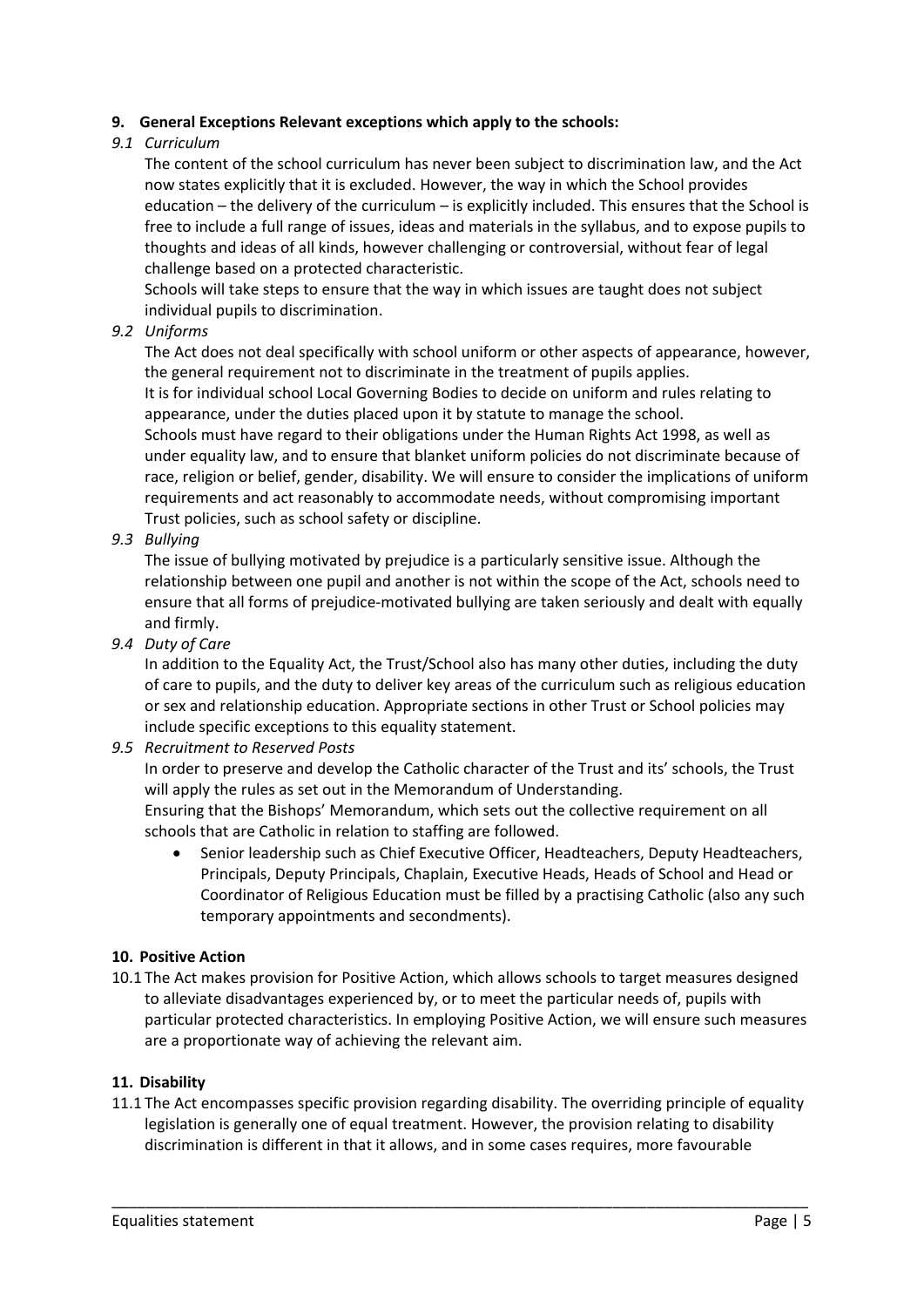treatment to ensure, as far as is reasonably possible, that a person with a disability can benefit from what is on offer to the same extent as a person without that disability.

- 11.2 The Act defines disability as: "when a person has a "physical or mental impairment which has a substantial and long term adverse effect on that person's ability to carry out normal day to day activities". Some specified medical conditions, HIV, multiple sclerosis and cancer are all considered as disabilities, regardless of their effect. Long term is defined as lasting, or likely to last, for at least 12 months.
- 11.3 The provisions on unlawful behaviour towards disability are reinforced.
	- a. Direct discrimination ‐ A school must not treat a disabled pupil less favourably simply because of disability. There are no grounds for direct discrimination.
	- b. Indirect discrimination A school must not do something which applies to all pupils but which is more likely to have an adverse effect on disabled pupils only unless it can be shown to be for a legitimate reason, and a proportionate way to achieve that legitimate aim.
	- c. Discrimination arising from disability A school must not discriminate against a disabled pupil because of something that is a consequence of their disability. Like indirect discrimination, discrimination arising from disability can potentially be justified.
	- d. Harassment A school must not harass a pupil because of disability.

## *11.4 Reasonable Adjustments*

The duty to make reasonable adjustments applies only to disabled people. Our duty is summarised as:

- Where something the School does places a disabled pupil at a disadvantage compared to other pupils then the School must take reasonable steps to try and avoid that disadvantage.
- Schools are expected to provide an auxiliary aid or service for a disabled pupil when it would be reasonable to do so and if such an aid would alleviate any substantial disadvantage that the pupil faces in comparison to non‐disabled pupils.

Schools are not subject to the other reasonable adjustment duty to make alterations to physical features as this is already considered part of their planning duties.

11.5 *Auxiliary Aids and Services* ‐ Schools also have an extended duty to supply auxiliary aids and services for disability as reasonable adjustments, if these are not already covered or supplied through Education, Health and Care (EHC) Plans or other sources.

The Trust is committed to provide adequate financial resources to meet this extended duty and to carry out regular review. This duty is intended to avoid disadvantage in relation to disability and extends to pupils and to the Trust as an employer.

# *11.6 Duties around Accessibility for Disabled Pupils*

Schools need to carry out accessibility planning for disabled pupils. We have a duty to implement disability accessibility plans and to make all reasonable adjustments aimed at:

- increasing the extent to which disabled pupils can participate in the curriculum
- improving the physical environment, to enable disabled pupils to take better advantage of education, benefits, facilities and services, and
- improving the availability of accessible information to disabled pupils.

We commit to providing adequate resources for implementation of plans and regular review.

#### **12. The Public Sector Equality Duty**

12.1 The Public Sector Equality Duty (PSED) came into force in April 2011 and extends to protected characteristics – race, disability, sex, age, religion or belief, sexual orientation, pregnancy and maternity, gender reassignment. In relation to these groups, it calls for the Trust/School to have a due regard to the need to:

- eliminate discrimination
- advance equality of opportunity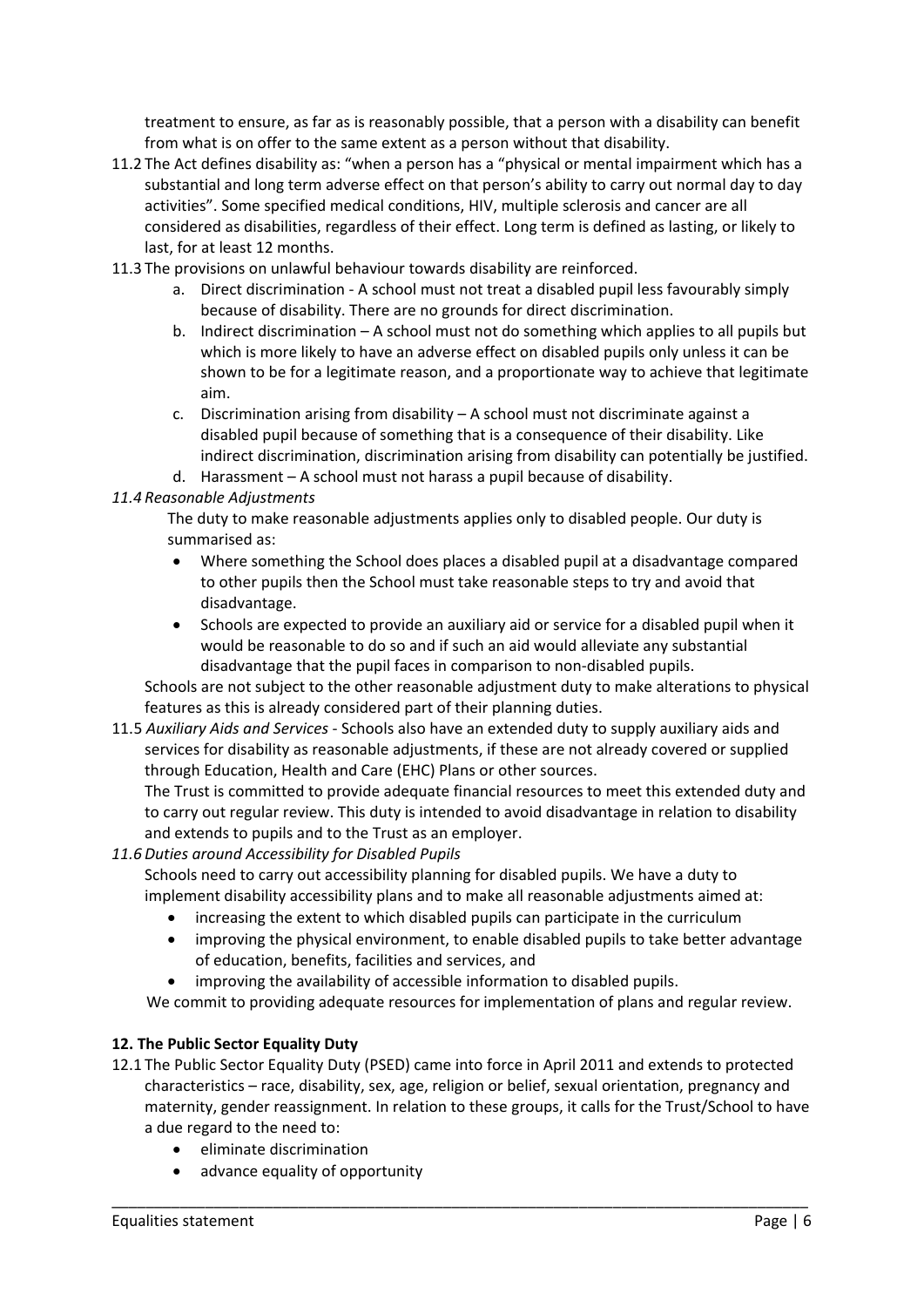- foster good relations across all characteristics between people who share a protected characteristic and people who do not share it.
- 12.2 This means:
	- a. We will ensure that decision-makers are aware of the PSED duty to have "due regard" when making a decision or taking an action and give relevant and proportionate consideration when assessing whether it may have implications for people with particular protected characteristics.
	- b. We will ensure that equality implications are taken into consideration in developing policies and taking decisions and are reviewed on a continuing basis.
	- c. We will ensure that the PSED is integrated into all the Trust/School's functions and policies and that the analysis necessary to comply with the duty is carried out seriously, rigorously and with an open mind.

The School cannot delegate responsibility for carrying out the PSED duty to anyone else.

# **12. "Due Regard"**

- 13.1 The duty to have "due regard" to equality considerations means that whenever significant decisions are being made or policies developed, thought must be given to the equality implications. The significance of the implications, and the amount of thought that needs to be devoted to them, will vary depending on the nature of the decision.
- 13.2 It is good practice to keep a note of any equality consideration although this does not necessarily need to take the form of a formal equality analysis. Records in Trust/School documents will demonstrate that the due regard duty is being fulfilled.

## 14 **Education Specific Employment Provisions**

- 14.1 The role of the Trust as an employer is covered by separate employment legislation and codes of practice. In addition to these, the Equality Act brought in some specific employment issues just for academies.
- 14.2 All of the protected characteristics, including age, are covered by the employment provisions of the Act.
- 14.3 Notwithstanding the exception set out in paragraph 9.5, as an employer, the Trust must not discriminate against a potential employee in respect of whether to offer a job or the terms on which a position is offered and must not discriminate against an existing employee in respect of the benefits, facilities and services offered to employees, including training opportunities, promotion or dismissal.
- 14.4 Harassment against potential or existing employees in relation to any of the protected characteristics is also unlawful, as is victimisation of any person who has done a protected act. The Trust is under the same duty to make reasonable adjustments in relation to disability for employees or potential employees as for pupils, as set out earlier. Reasonable adjustments must be made to arrangements or practices to alleviate disadvantage and must also take reasonable steps to provide any necessary auxiliary aids and services. The duty also calls for consideration to be given to alterations to physical features of the Trust/School where that is reasonable to avoid disadvantage caused by disability.
- 14.5 The Act also introduced provision to make it unlawful for an employer to enquire about the health of an applicant for a position until a job offer has been made, unless the questions are specifically related to an intrinsic function of the work. Job applicants can no longer be required to complete a generic health questionnaire as part of the application process. There are potential implications in relation to establishing teachers' fitness and ability to teach (as required by the Health Standards (England) Regulations 2003). Existing school practices must now comply with both the Health Standards Regulations and Section 60 of the Equality Act. Necessary health questions may be asked after job offer. Any health-related questions must be targeted, necessary and relevant to the position applied for.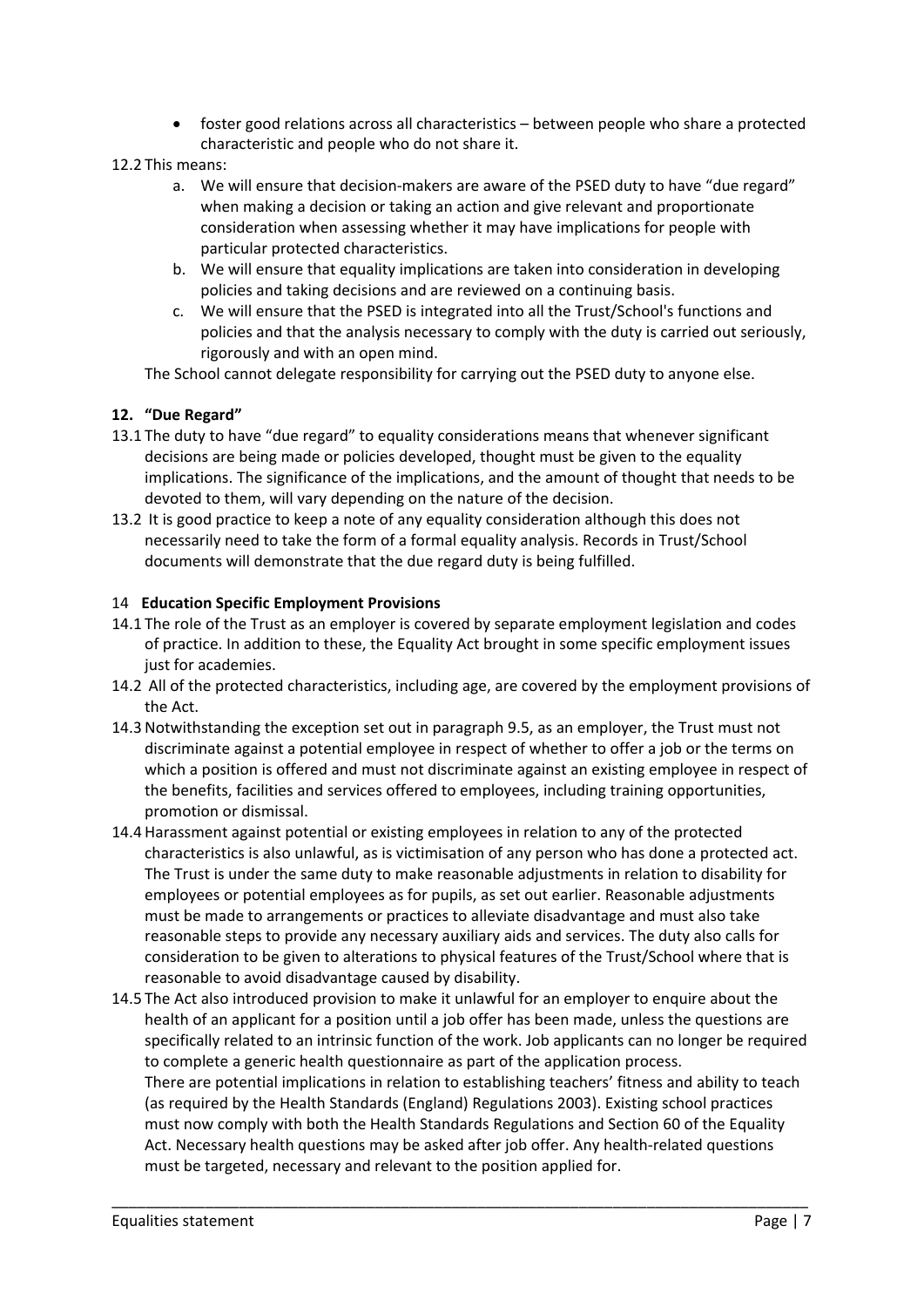#### 15 **Community Cohesion**

- 15.1 The Education and Inspections Act (EIA) 2006 requires schools to promote community cohesion under a duty which came into force in 2007. It links in with the Public Sector Equality Duty under "foster good relations". Though the requirement for Ofsted inspectors to grade academies on community cohesion work was dropped in 2012, this duty remains and is the legal responsibility of the LGB. Ofsted inspections are still required to consider the spiritual, moral, social and cultural development of pupils.
- 15.2 This provides an opportunity for the School to demonstrate how wider links with the community contribute to pupils' development in these areas. To fulfil the duty, we must demonstrate that we understand the context of our community; that we have planned and taken an appropriate set of actions; and that there is evidence of the impact of these actions.
- 15.3 From our perspective, "community" has a number of dimensions, including:
	- the school community, our pupils, their families, our staff and LGB and the wider community which uses our facilities and services
	- the community within which we are located, including the UK and the global community
- 15.4Our focus on community cohesion work is about promoting cohesion across different cultures, religious or not, ethnic and socio‐economic groups as we are responsible for equipping pupils to live and thrive alongside people from many different backgrounds.
- 15.5Our main contributions to community cohesion can be made in three areas:
	- a. teaching, learning and the curriculum: using the curriculum to value diversity whilst also promoting shared values.
	- b. equity and excellence: ensuring equity and high standards for all and tackling underperformance by any particular group.
	- c. engagement and extended services: engaging with other schools/academies, parents and the community, as well as local authorities and other partners in developing extended services.
- 15.6 To meet the duty, in practice this means we will:
	- monitor and deal effectively with racial incidents and bullying •
	- ensure the curriculum is inclusive
	- recognise and value diversity
	- take Positive Action to: close attainment gaps, raise expectations and increase workforce representation.
	- offer staff development inclusive of support staff
	- develop cultural and local community links.

#### **16. Information Gathering and Policy Revision**

16.1 We will continually seek the views of stakeholders in order to improve our practice. In gathering information, we will consult and engage both with people affected by decisions: pupils, parents and carers, staff, governors, members of the local community and with others with specialist knowledge to inform the school's approach, as appropriate. Sources might include pupil data and surveys, school council, assertive mentoring and EHCP/SEN reviews, parents' evenings, surveys and informal conversations, staff and committee

meetings, performance management reviews, workforce statistics, training, curriculum review, staff surveys, policy, procedure and financial review, etc.

16.2 All our policies and procedures are subject to review by either the Trust or the LGB at appropriate intervals. We are required to update published information at least annually and to update equality objectives at least once every four years, against actions taken and progress made. Information will be made available on the Trust/School website and in Trust/School documents.